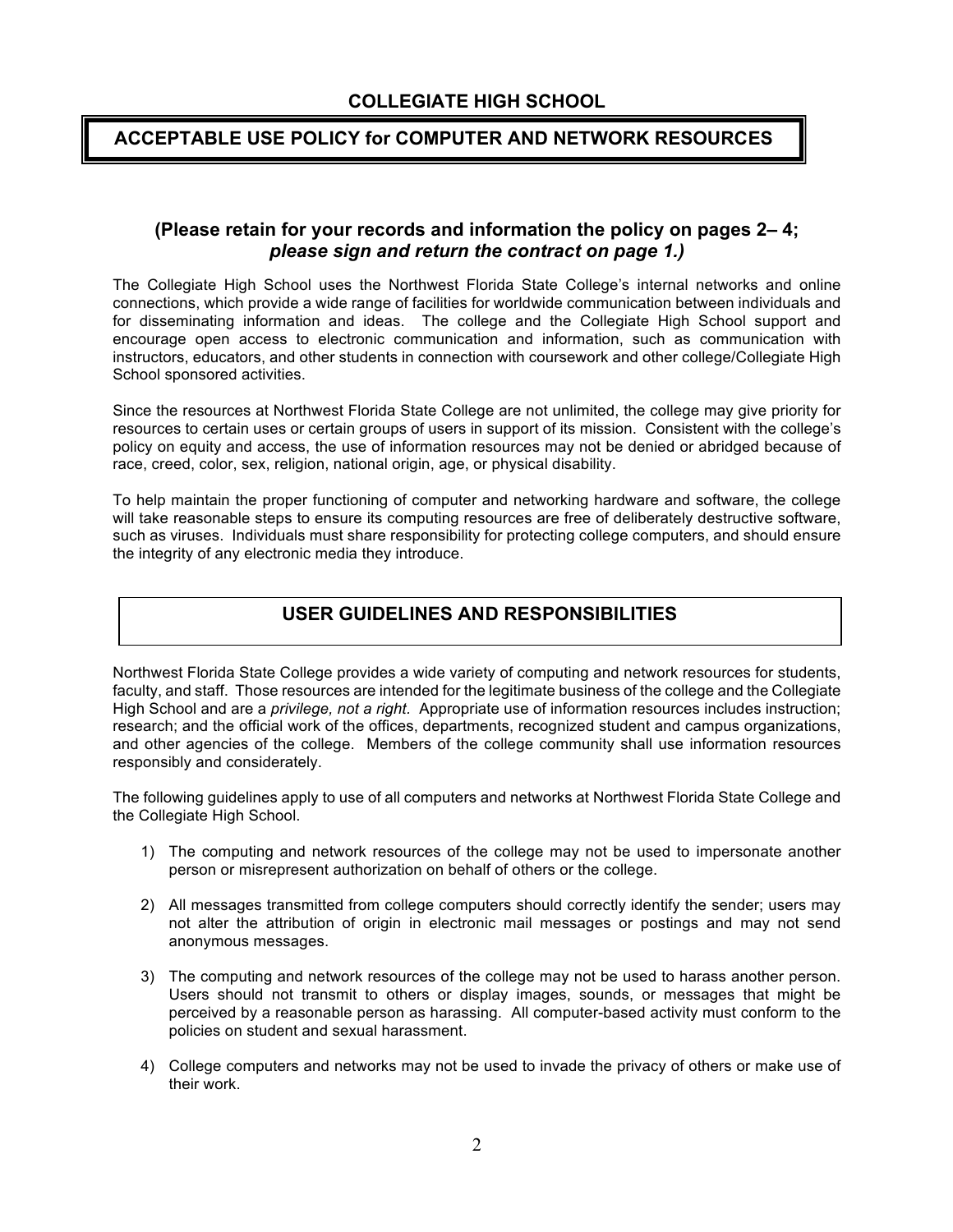- 5) Users may not attempt to read or copy files belonging to others or decrypt or translate encrypted material, unless the files have deliberately been made accessible by the owners or authorization has been obtained to do so.
- 6) Electronic forums such as mail distribution lists, bulletin boards, wikis, USENET news groups, and social networks, all have expectations regarding subject area and appropriate etiquette for postings. Members of the college community must be considerate of the expectations and sensitivities of others on the network when posting material for electronic distribution.
- 7) Theft or other abuses of computer time are prohibited, including but not limited to, the following:
	- **a. entry into a file to use, read, or change the contents, or for any other purpose;**
	- **b. transfer of a file;**
	- **c. use of another individual's identification and password;**
	- **d. use of computing facilities to interfere with the work of another student, faculty member, or collegiate school/college official;**
	- **e. use of computing facilities to display, send or to collect obscene or abusive messages or images of any kind (including the download of inappropriate materials); or**
	- **f. use of computing facilities to interfere with normal operation of the college computing system.**
	- **g. use of computing facilities to download copyrighted music, videos and software without a legal license.**
- 8) Use of the college's computing facilities or systems for personal use beyond coursework assignments or work-related activities is prohibited.
- 9) Computer users must observe and comply with Federal, State, and local laws governing computer and information technology, as well as all college/high school rules and regulations.
- **10) Individuals may not use college computers and networks for frivolous purposes, make excessive demands on network or computing resources, including installation of noncollege/ high school software, or incur additional costs for the college.**
- 11) The computing and network resources of the college may not be used for personal financial gain or commercial purposes.
- 12) Individuals must not intentionally damage or disable equipment or software; such damage includes the intentional introduction of computer viruses or other temporary or permanently disabling actions.
- 13) Computer "hacking" activities are expressly prohibited. Individuals must not attempt to undermine the security or the integrity of computing systems or networks and must not attempt to gain access. Users may not use any computer program or device to intercept or decode passwords or similar access control information. If security breaches are observed, they should be reported to the appropriate system administrators.
- **14) The computing and network resources of the college must be used in a manner consistent with Chapter 815, Florida Statutes Computer Crimes Act and Title 18, United States Code, Electronic Communications Privacy Act of 1986. Fraudulent use of the college's computing resources may result in felony prosecution and punishment as provided for in Florida Statutes, Chapter 775, Florida Criminal Code.**
- 15) Owners of computer accounts are responsible for all use of the accounts. They should follow guidelines to prevent use by others and report intrusions to the system administrators.
- 16) Copying or using software, except as explicitly permitted under licensing agreements, is a violation of the federal Copyright Act of 1976 amended (Title 17 US Code). Computer users should be able to prove ownership of software in their possession.